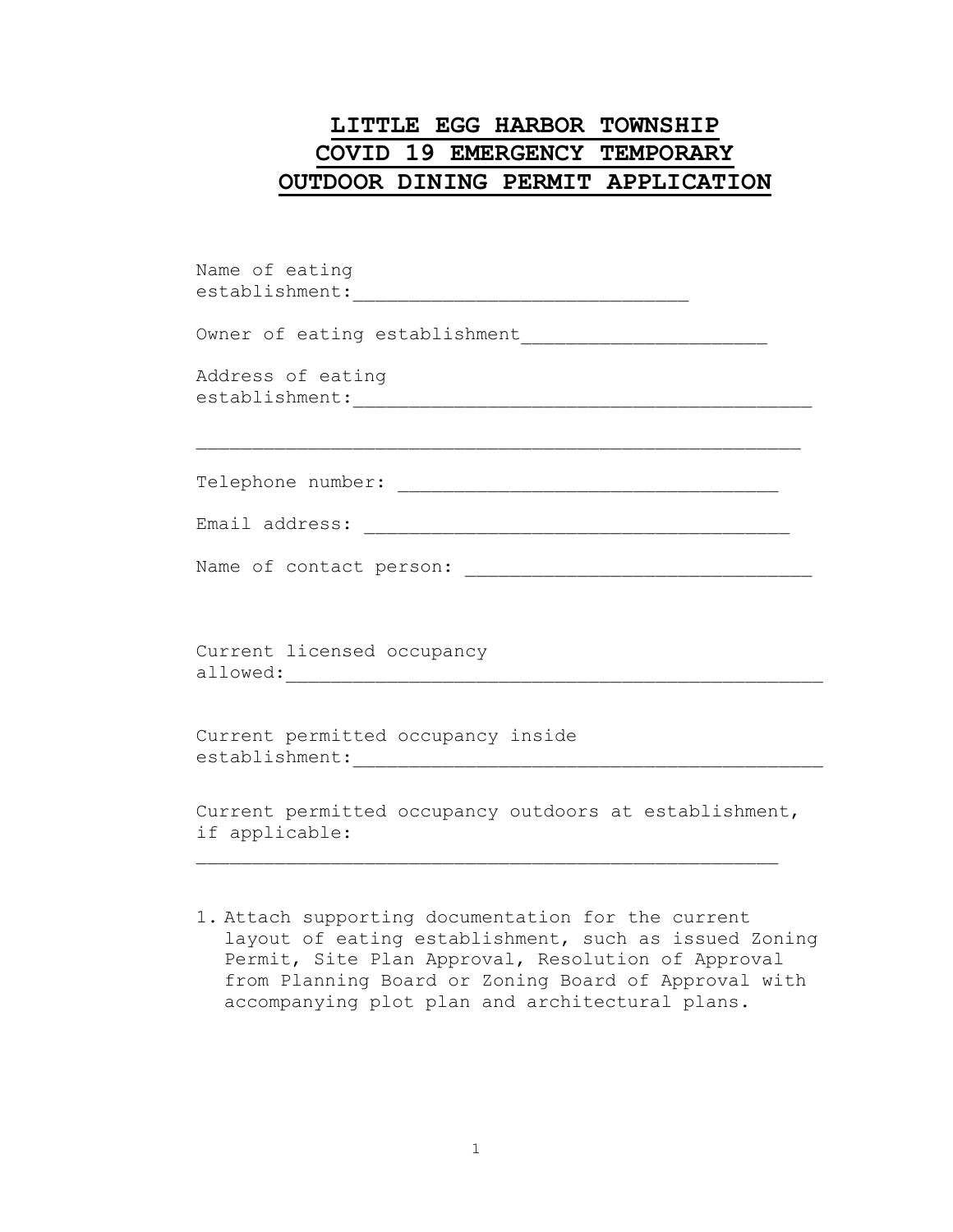- 2. Provide a plan, drawn to scale, of the proposed outdoor dining areas, which must include the following:
	- a. Seating must be arranged to provide four (4) feet of unobstructed sidewalk;
	- b. Parking areas under the control of the eating establishment that are proposed to be used for outdoor dining;
	- c. Depiction of placement of a barrier(s), at least three (3) feet in height, that separates tables from pedestrian and vehicular traffic.
		- i. Type of barrier must be described and may include the following:
			- 1. Large planters or shrubs
			- 2. Decorative fencing
			- 3. vehicles
			- 4. Other type of barrier to be described.
	- d. Plan as to providing six (6)feet between tables and maintaining social distancing.
- 3. If the eating establishment possesses a retail consumption license and intends to serve alcoholic beverages as part of outdoor dining, the eating establishment **MUST** provide a copy of its COVID-19 Expansion Permit, approved by New Jersey Alcoholic Beverage Control.

Zoning Officer may require proof of other necessary permits from outside agencies, including by not limited to the Board of Health, if applicable.

This Outdoor Dining Permit is contingent upon compliance with the terms of this Permit, all local laws, and all provisions of current Executive and Administrative Orders of the State of New Jersey. Any violations of same will result in immediate revocation of this Permit.

Any Outdoor Dining Permit issued shall remain in effect until Executive Order 150 is rescinded or superseded by Executive Order of the State of New Jersey, such that 100% occupancy inside eating establishments become permitted.